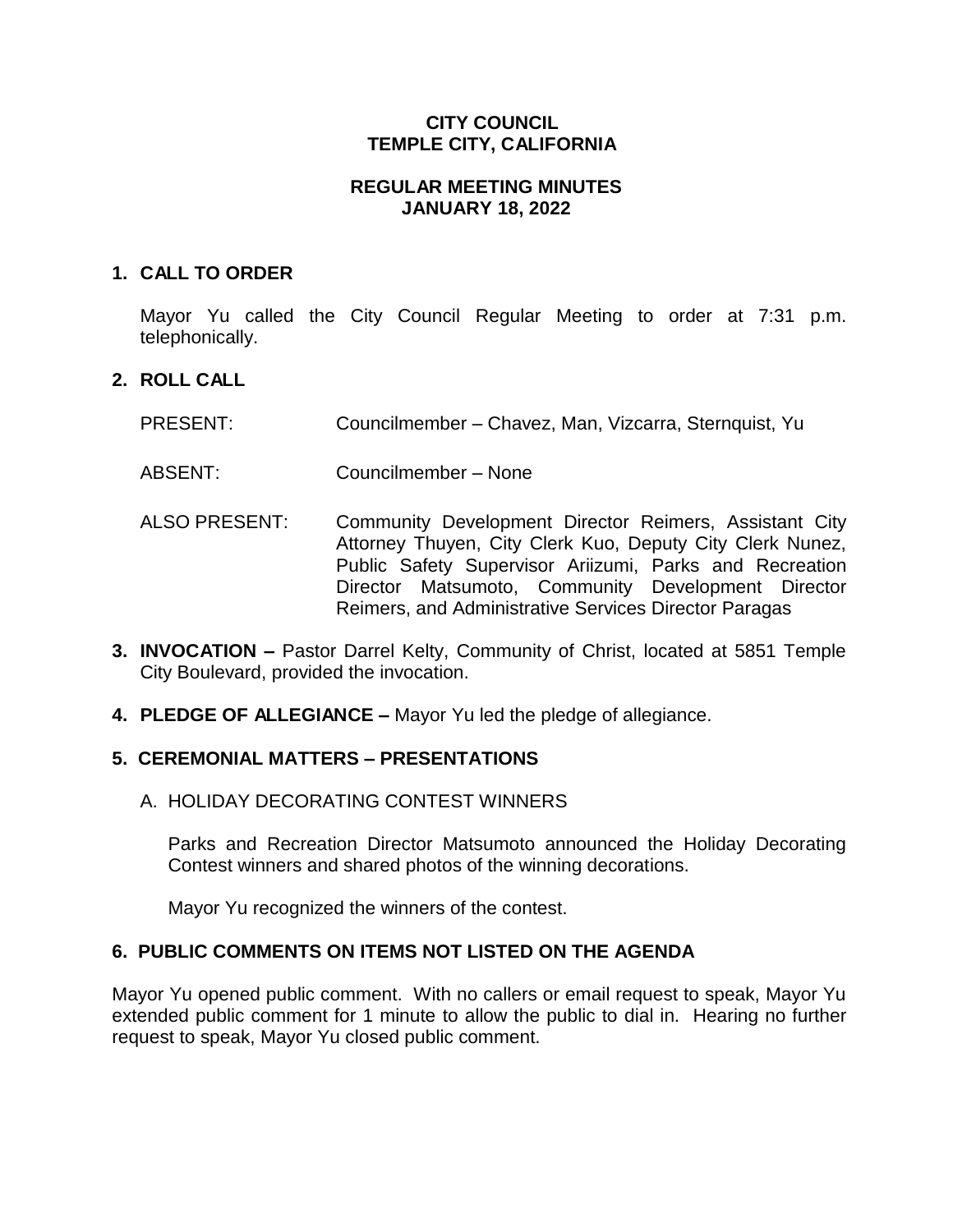City Council Minutes January 18, 2022 Page 2 of 7

#### **7. CONSENT CALENDAR**

Mayor Yu opened public comment. Hearing no request to speak, Mayor Yu closed public comment.

Councilmember Man made a motion to approve the consent calendar items. Seconded by Mayor Pro Tem Sternquist and approved by the following votes:

| AYES:      | Councilmember - Chavez, Man, Vizcarra, Sternquist, Yu |
|------------|-------------------------------------------------------|
| NOES:      | Councilmember - None                                  |
| ABSENT:    | Councilmember – None                                  |
| ABSTAINED: | Councilmember - None                                  |

#### [A. APPROVAL OF MINUTES](https://www.ci.temple-city.ca.us/DocumentCenter/View/17322/02-7A_CCM---2022-01-04)

The City Council is requested to review and approve the Minutes of the Regular City Council Meeting of January 4, 2022.

Action: Approved.

## B. [APPROVAL OF A THIRD AMENDMENT TO THE AGREEMENT WITH HARRIS &](https://www.ci.temple-city.ca.us/DocumentCenter/View/17323/03-7B_Agreement-with-Harris-and-Associates_Staff-Report-Third-Amendment-Harris-Extension-w-attachment)  [ASSOCIATES FOR PROFESSIONAL SERVICES](https://www.ci.temple-city.ca.us/DocumentCenter/View/17323/03-7B_Agreement-with-Harris-and-Associates_Staff-Report-Third-Amendment-Harris-Extension-w-attachment)

The City Council is requested to approve a third and final amendment of the Agreement to extend Harris' services to December 31, 2022 and not to exceed \$8,500.

Action: Authorized the City Manager to enter into a third amendment to the agreement for the Lighting and Landscape District (LLD) Assessment services with Harris & Associates extending it to December 31, 2022 (Attachment "A").

#### C. [ADOPTION OF RESOLUTION NO. 22-5578](https://www.ci.temple-city.ca.us/DocumentCenter/View/17318/04-7C_Warrants--Demands--Reso-No-22-5578-11822-FY-2021-2022-w-attachment) APPROVING PAYMENT OF BILLS [FOR FISCAL YEAR 2021-22](https://www.ci.temple-city.ca.us/DocumentCenter/View/17318/04-7C_Warrants--Demands--Reso-No-22-5578-11822-FY-2021-2022-w-attachment)

The City Council is requested to adopt Resolution No. 22-5578 authorizing the payment of bills.

Action: Adopted Resolution No. 22-5578

#### **8. PUBLIC HEARING**

A. [ESTABLISH THE COMMUNITY DEVELOPMENT BLOCK GRANT PROGRAMS](https://www.ci.temple-city.ca.us/DocumentCenter/View/17319/05-8A_CDBG_Staff-Report-FY-22-23-v3-w-attachments_2022-01-10)  [AND ALLOCATIONS FOR FISCAL YEAR 2022-23](https://www.ci.temple-city.ca.us/DocumentCenter/View/17319/05-8A_CDBG_Staff-Report-FY-22-23-v3-w-attachments_2022-01-10)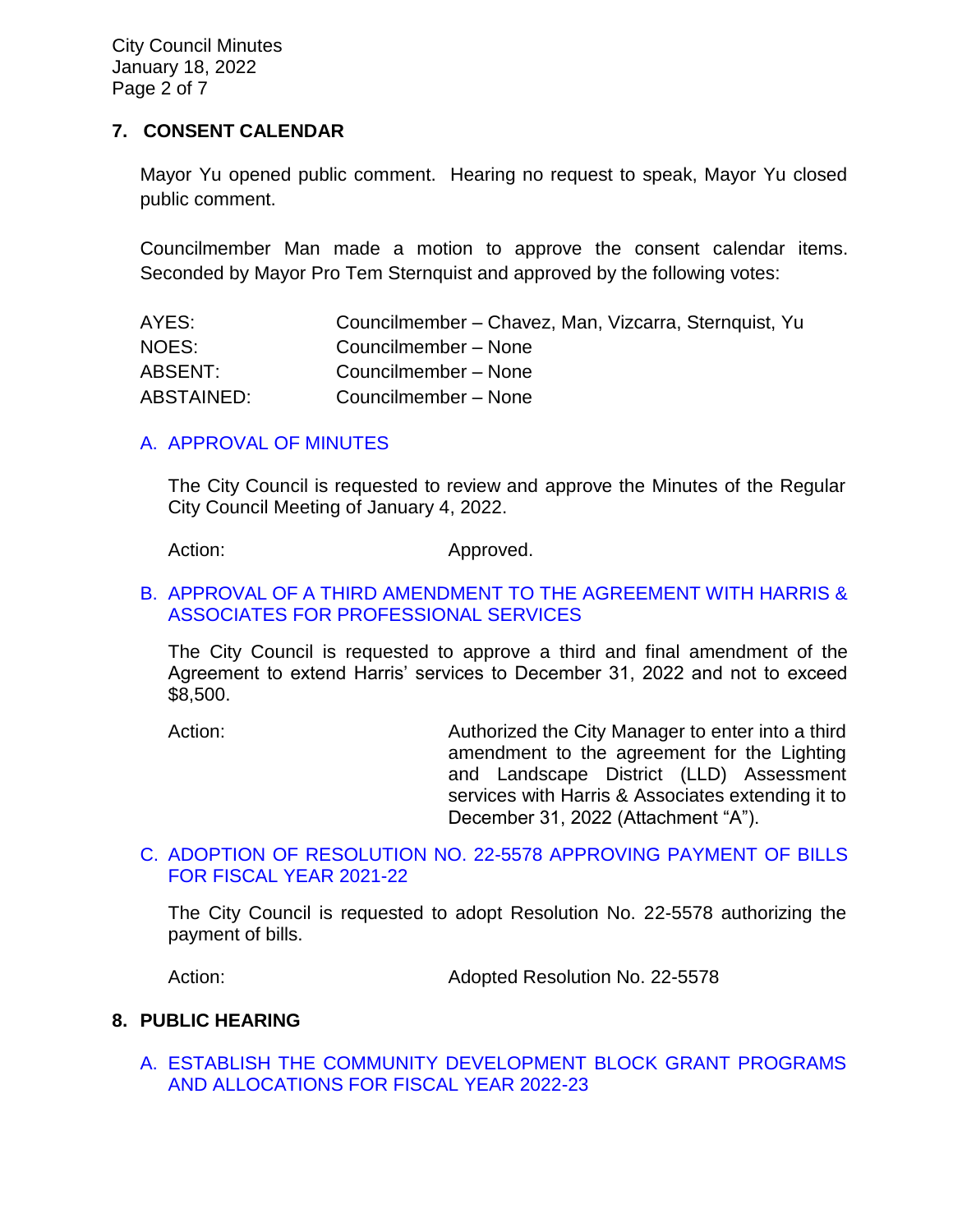City Council Minutes January 18, 2022 Page 3 of 7

> The City is required to conduct a public hearing to solicit input from the community and to ensure that the proposed CDBG Projects meet community needs and the Department of Housing and Urban Development (HUD) guidelines.

City Manager Cook gave a brief introduction of the City's CDBG program.

Associate Planner Gulick gave a summary of the staff report.

City Council made comments and asked questions regarding the proposed allocation of Community Development Block Grant (CDBG) funds for Fiscal Year 2022-23 (FY 22-23).

Mayor Yu opened public hearing to receive comments regarding the proposed allocation of CDBG funds.

With no callers or email request to speak, Mayor Yu extended public comment for 1 minute to allow the public to dial in.

Hearing no request to speak, Mayor Yu closed public comment.

City Council made final comments.

Councilmember Chavez made a motion to:

- 1. Authorize the City Manager to amend CDBG-funded program allocations up to 50 percent of the approved allocation as necessary throughout the FY; and
- 2. Adopt Resolution 22-5575 (Attachment "A") establishing the CDBG-funded programs and allocations for FY 22-23. The total CDBG Budget for FY 22-23 includes the estimated allocation of \$205,000, plus an estimated \$45,000 of unallocated CDBG funds:

| Total FY 22-23 CDBG Budget:                                      | \$250,000         |
|------------------------------------------------------------------|-------------------|
| Youth Scholarship Program:                                       | \$31,500 (12.6%)  |
| Asbestos Testing and Removal Program:                            | $$35,000(14.0\%)$ |
| Housing Rehabilitation Loan and Grant Program: \$183,500 (73.4%) |                   |

Seconded by Councilmember Vizcarra and approved by the following votes:

| AYES:      | Councilmember - Chavez, Man, Vizcarra, Sternquist, Yu |
|------------|-------------------------------------------------------|
| NOES:      | Councilmember - None                                  |
| ABSENT:    | Councilmember - None                                  |
| ABSTAINED: | Councilmember - None                                  |

#### **9. UNFINISHED BUSINESS** – None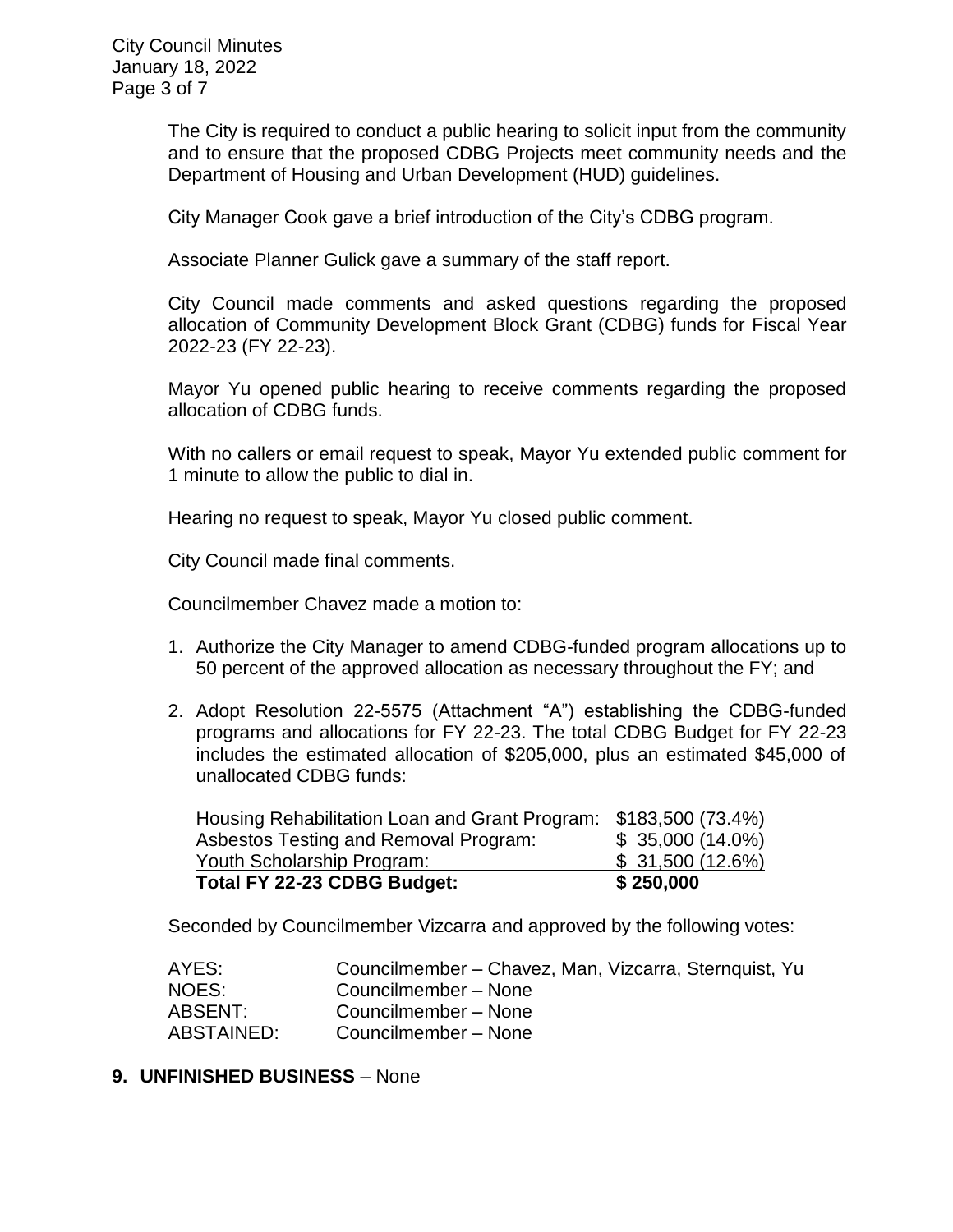#### **10. NEW BUSINESS**

#### A. [REQUEST FROM THE TEMPLE CITY CAMELLIA FESTIVAL FOR](https://www.ci.temple-city.ca.us/DocumentCenter/View/17320/06-10A_Camellia-Festival_Staff-Report-v10-w-attachment_2022-01-10)  [POSTPONEMENT OF THE 2022 CAMELLIA FESTIVAL](https://www.ci.temple-city.ca.us/DocumentCenter/View/17320/06-10A_Camellia-Festival_Staff-Report-v10-w-attachment_2022-01-10)

The Camellia Festival is requesting the postponement of the 2022 Camellia Festival that was originally scheduled for February 25-27 until May 20-22, 2022, at Temple City Park due to health and safety concerns. The new date is based on the earliest availability of the carnival vendor.

City Manager Cook gave a brief overview regarding the request to postpone the 2022 Camellia Festival.

Parks and Recreation Director Matsumoto gave a summary of the staff report.

City Council made comments and asked questions regarding the postponement of the festival.

Dawn Tarin, Camellia Festival Director, answered City Council questions regarding the festival postponement.

Mayor Yu opened public comment. With no callers or email request to speak, Mayor Yu extended public comment for 1 minute to allow the public to dial in. Hearing no further request to speak, Mayor Yu closed public comment.

City Council made final comments.

Mayor Pro Tem Sternquist made a motion to approve the request for postponement of the 2022 Camellia Festival to May 20-22, 2022, and provide the same City support as approved at the December 7, 2021 Council meeting. Seconded by Councilmember Vizcarra and approved by the following votes:

| AYES:      | Councilmember - Chavez, Man, Vizcarra, Sternquist, Yu |
|------------|-------------------------------------------------------|
| NOES:      | Councilmember - None                                  |
| ABSENT:    | Councilmember - None                                  |
| ABSTAINED: | Councilmember - None                                  |

#### B. DISCUSSION [OF A CAMPAIGN CONTRIBUTION LIMIT REGULATIONS](https://www.ci.temple-city.ca.us/DocumentCenter/View/17321/07-10B_Campaign-Contribution-Limit-AB-571_Staff-Report_v5_2022-01-11-w-attachments)  **[ORDINANCE](https://www.ci.temple-city.ca.us/DocumentCenter/View/17321/07-10B_Campaign-Contribution-Limit-AB-571_Staff-Report_v5_2022-01-11-w-attachments)**

AB 571 went into effect on January 1, 2021 and established default campaign contribution limits for elective city or county office candidates (i.e. the same as the limit for certain elective state office candidates). The City Council is requested to discuss whether to adopt its own campaign limit regulations or continue to default to the State limitations set by Assembly Bill 571.

City Manager Cook gave a brief introduction and overview relating to City's campaign finance and contribution and AB 571.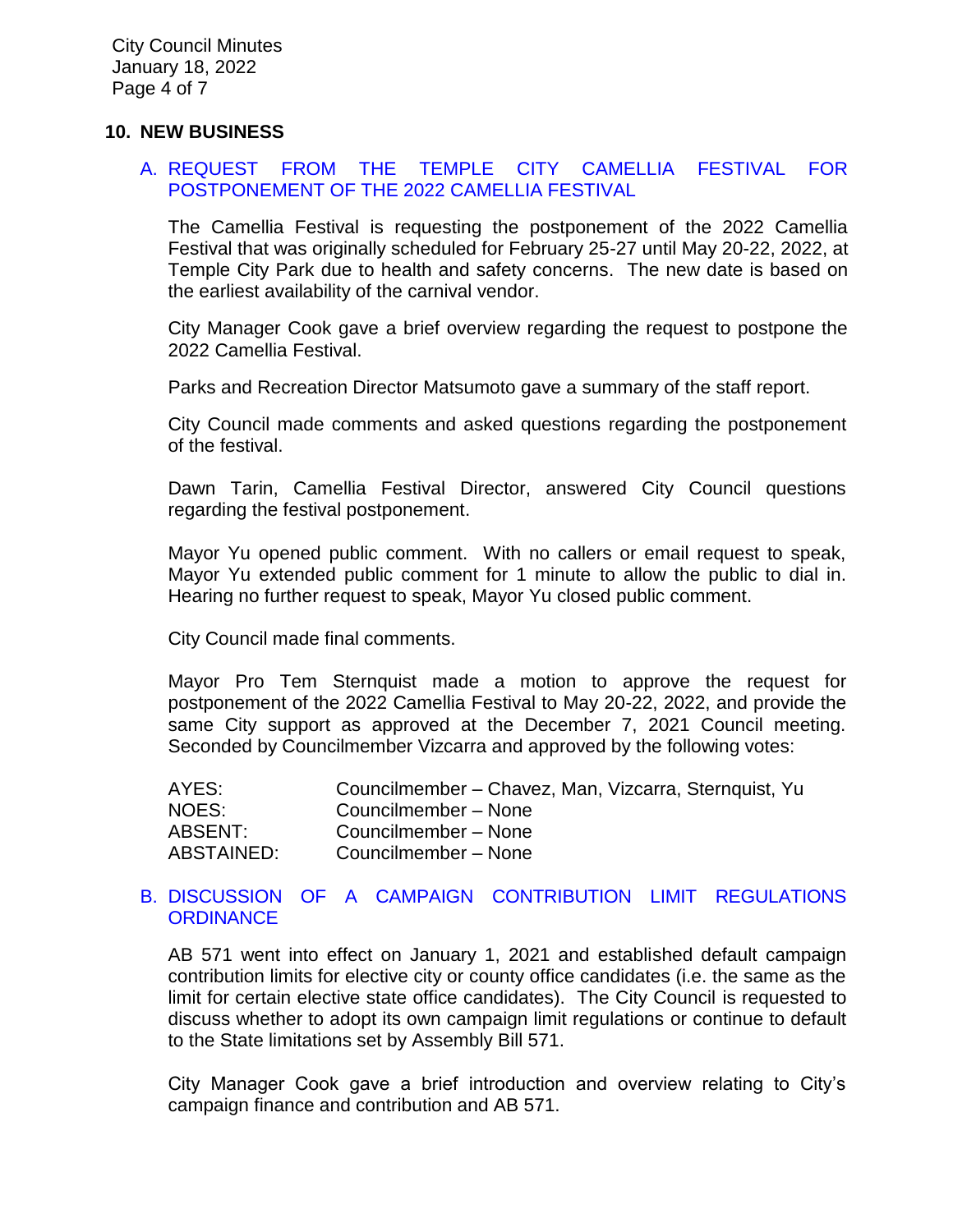City Council Minutes January 18, 2022 Page 5 of 7

City Clerk Kuo gave a summary of the staff report.

City Council made comments and asked questions regarding AB 571 contribution limits and violation enforcement provision.

Mayor Yu opened public comment.

With no callers or email request to speak, Mayor Yu extended public comment for 1 minute to allow the public to dial in.

Hearing no further request to speak, Mayor Yu closed public comment.

City Council asked questions and made final comments.

City Council directed staff to return with a campaign limit regulation ordinance for the City for Council consideration at the next meeting.

- **11. UPDATE FROM CITY MANAGER**  thanked staff for the work that they do and City Council for their continual support of staff. Deferred to Public Safety Supervisor Ariizumi to report out on last Thursday's COVID test clinic.
- **12. UPDATE FROM CITY ATTORNEY** no updates.

## **13. COUNCIL REPORTS REGARDING AD HOC OR STANDING COMMITTEE MEETINGS**

A. SCHOOL DISTRICT/CITY STANDING COMMITTEE (Councilmember Man and Councilmember Chavez) – Formed 1/3/2012

No report.

B. LAS TUNAS DOWNTOWN REVITALIZATION STANDING COMMITTEE (Councilmember Chavez and Mayor Yu) – Formed 2/18/2014

No report.

C. FUTURE DEVELOPMENT OF CITY PROPERTIES STANDING COMMITTEE (Mayor Yu and Councilmember Man) – Formed 2/18/2014

No report.

D. AUDIT STANDING COMMITTEE (Councilmember Chavez and Mayor Yu) – Formed 7/15/2014

No report.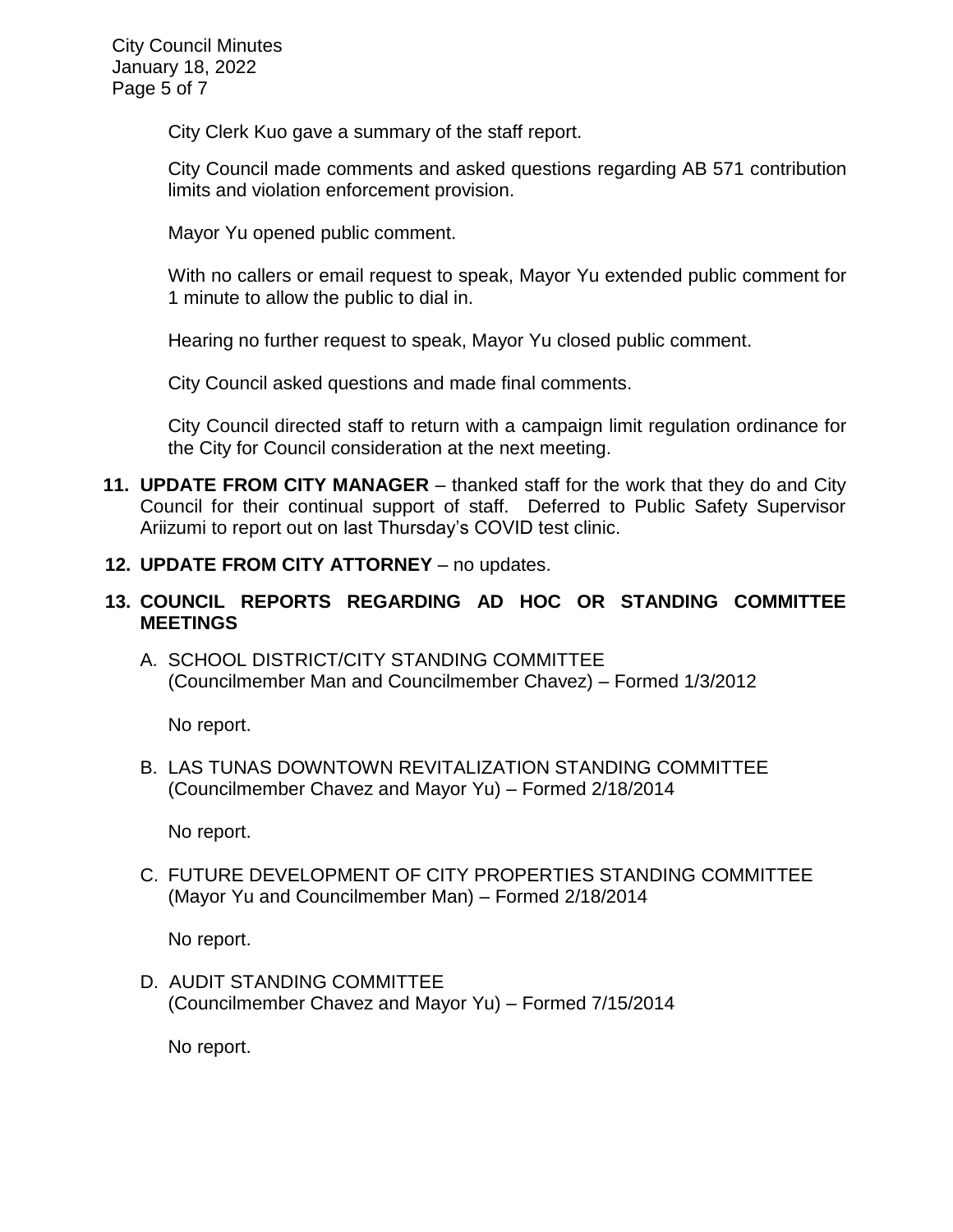City Council Minutes January 18, 2022 Page 6 of 7

> E. FACILITIES, PUBLIC WORKS, AND INFRASTRUCTURE STANDING **COMMITTEE** (Mayor Yu and Councilmember Man) – Formed 4/4/2017

No report.

F. PRIMROSE PARK ART ELEMENT AD HOC (Councilmember Vizcarra and Mayor Yu) – Formed 5/19/20

No report.

G. CITY BASED HOMELESS PLAN STANDING COMMITTEE (Councilmember Vizcarra and Mayor Pro Tem Sternquist) – Formed 3/16/21

No report.

## **14. COUNCIL ITEMS SEPARATE FROM THE CITY MANAGER'S REGULAR AGENDA**

- A. COUNCILMEMBER MAN commented on the COVID test clinic in the park, asked about the progress of Primrose Park, and wished everyone a Happy Lunar New Year.
- B. COUNCILMEMBER VIZCARRA commented on the COVID test clinic in the park, requested that the meeting be adjourned in memory of the Temple City High School students from the recent vehicle accident.
- C. COUNCILMEMBER CHAVEZ commented on the COVID test clinic in the park and recognized staff for their involvement with the test clinic for the betterment of the community. He also encouraged the public to stay vigilant regarding health safety during this time.
- D. MAYOR PRO TEM STERNQUIST commented on the COVID test clinic in the park and asked for an update regarding the library project.
- E. MAYOR YU commented on the COVID test clinic in the park, thanked City Manager Cook for putting in place all the measures to keep city staff safe, and wished everyone a happy Lunar New Year.

#### **15. ADDITIONAL PUBLIC COMMENTS ON ITEMS NOT LISTED ON THE AGENDA**

Mayor Yu opened public comment. With no callers or email request to speak, Mayor Yu extended public comment for 1 minute to allow the public to dial in. Hearing no further request to speak, Mayor Yu closed public comment.